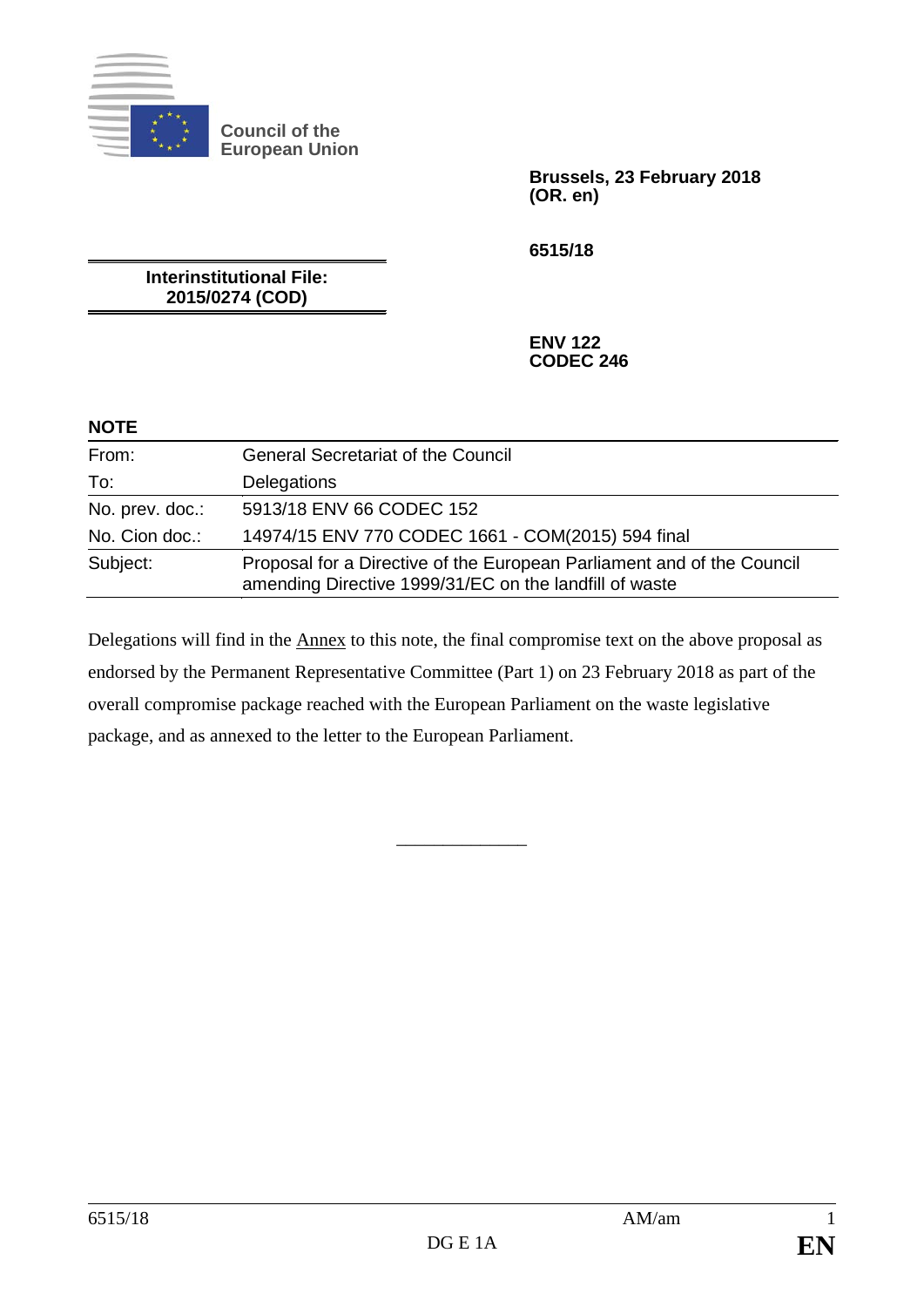# **DIRECTIVE (EU) 2018/… OF THE EUROPEAN PARLIAMENT AND OF THE COUNCIL**

**of**

#### **amending Directive 1999/31/EC on the landfill of waste**

(Text with EEA relevance)

#### THE EUROPEAN PARLIAMENT AND THE COUNCIL OF THE EUROPEAN UNION,

Having regard to the Treaty on the Functioning of the European Union, and in particular Article 192(1) thereof,

Having regard to the proposal from the European Commission,

After transmission of the draft legislative act to the national parliaments,

Having regard to the opinion of the European Economic and Social Committee<sup>[1](#page-1-0)</sup>,

Having regard to the opinion of the Committee of the Regions<sup>[2](#page-1-1)</sup>,

Acting in accordance with the ordinary legislative procedure**[3](#page-1-2)**,

 $\overline{a}$ <sup>1</sup> OJ C 264, 20.7.2016, p. 98.<br><sup>2</sup> OJ C 17, 18, 1, 2017, p. 46.

<span id="page-1-1"></span><span id="page-1-0"></span>**<sup>2</sup>** OJ C *17*, *18.1.2017*, p. *46*.

<span id="page-1-2"></span>**<sup>3</sup>** *Position of the European Parliament of … (not yet published in the Official Journal) and decision of the Council of…*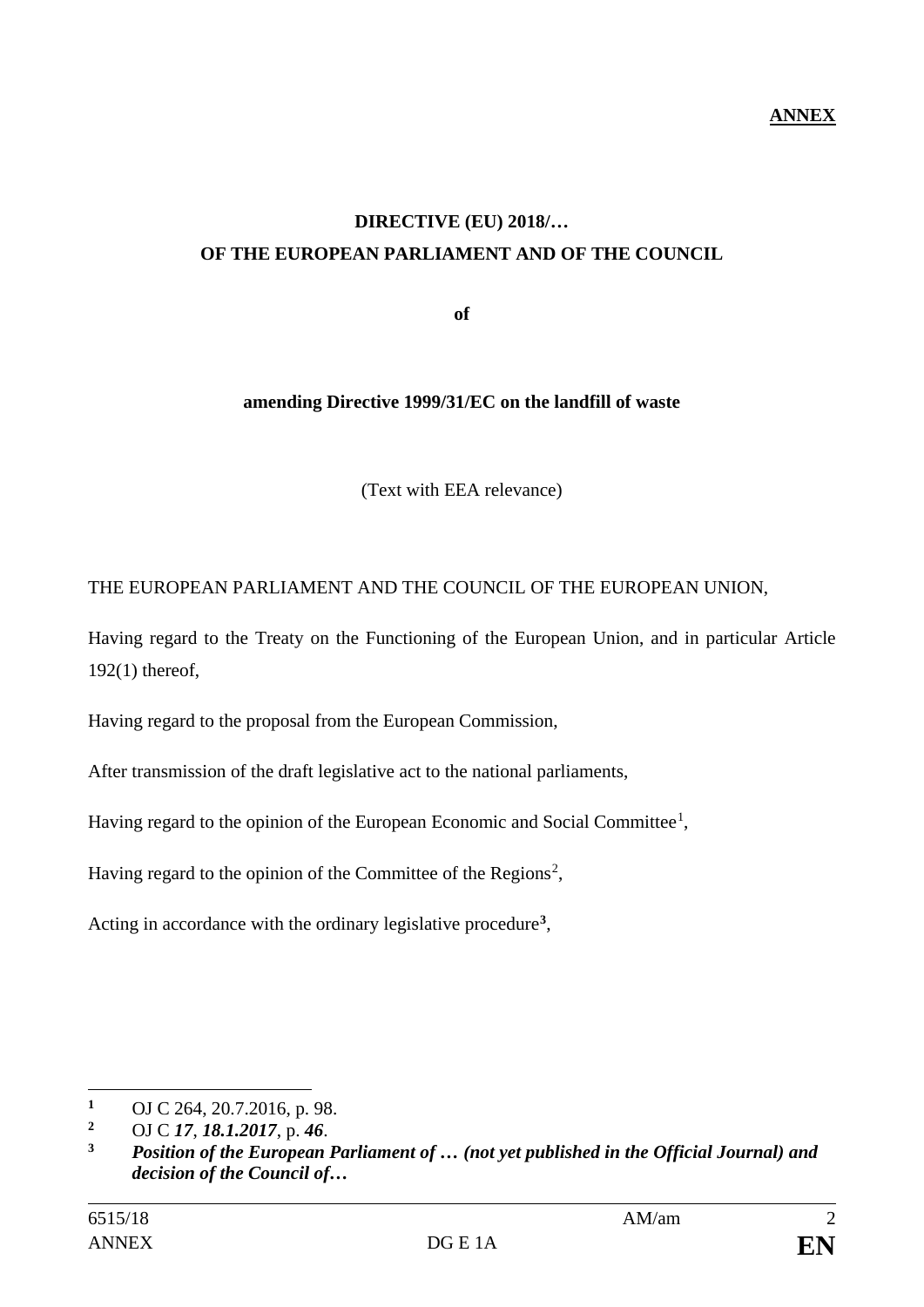Whereas:

*▌*

- (1) Waste management in the Union should be improved, with a view to protecting, preserving and improving the quality of the environment, protecting human health, ensuring prudent and rational utilisation of natural resources**,** *▌* promoting a more circular economy*, increasing energy efficiency and reducing the Union´s resource dependence.*
- (2) The targets laid down in Council Directive  $1999/31/EC^4$  $1999/31/EC^4$  setting landfill restrictions should be *strengthened* to make them better reflect the Union's ambition to move to a circular economy and make progress in the implementation of the Raw Materials Initiative<sup>[5](#page-2-1)</sup> by **gradually** reducing *to a minimum* landfilling of waste destined for landfills for non-hazardous waste. *The Commission and Member States should ensure that such reduction fits into an integrated policy which ensures a sound application of the waste hierarchy, enhances a shift towards prevention, reuse and recycling, and prevents a shift from landfilling towards incineration.*
- (4) In order to ensure greater coherence in waste legislation, the definitions in Directives 1999/31/EC should be aligned*, where relevant,* to those *in* Directive 2008/98/EC of the European Parliament and of the Council<sup>[6](#page-2-2)</sup>.

<span id="page-2-0"></span> $\overline{a}$ **<sup>4</sup>** Council Directive 1999/31/EC of 26 April 1999 on the landfill of waste (OJ L 182, 16.7.1999, p. 1).

<span id="page-2-1"></span>**<sup>5</sup>** *Communication of 4.11.2008 from the Commission to the European Parliament and the Council - The raw materials initiative: meeting our critical needs for growth and jobs in Europe COM(2008)0699 and COM(2014)0297.*

<span id="page-2-2"></span>**<sup>6</sup>** Directive 2008/98/EC of the European Parliament and of the Council of 19 November 2008 on waste and repealing certain Directives (OJ L 312, 22.11.2008, p. 3).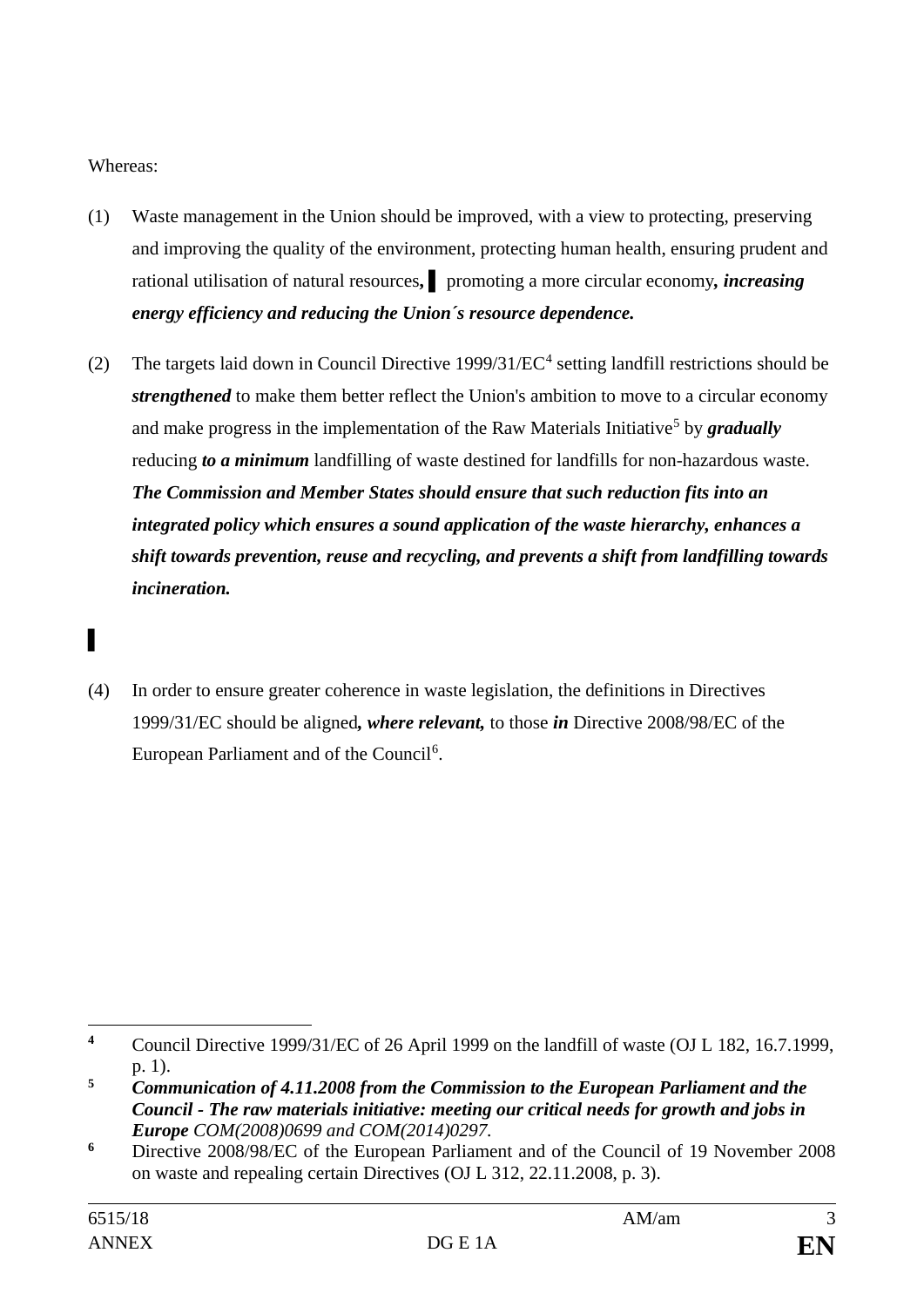- *(4a) The existing definition of "isolated settlement" needs to be adapted as regards outermost regions, in order to take account of the specificities of such settlement, which raise materially different concerns from an environmental perspective as compared to other regions.*
- *(4b) The scope of Directive 1999/31/EC should be aligned with the more recent Directive 2006/21/EC of the European Parliament and of the Council[7](#page-3-0) and should continue to apply to deposit of waste from the extractive industries that are not covered by Directive 2006/21/EC.*
- (5) Clear environmental, economic and social benefits would be derived from further restricting landfilling, starting with waste streams that are subject to separate collection (e.g. plastics, metals, glass, paper, bio-waste). Technical, environmental or economical feasibility of recycling or other recovery of residual waste resulting from separately collected waste should be taken into account in the implementation of *those* landfill restrictions.
- (6) Biodegradable municipal waste accounts for a large proportion of municipal waste. Landfilling of untreated biodegradable waste poses significant negative environmental effects in terms of greenhouse gas emissions and pollution of surface water, groundwater, soil and air. While Directive 1999/31/EC already sets landfill diversion targets for biodegradable waste it is appropriate to put in place further restrictions on the landfilling of biodegradable waste by prohibiting the landfilling of biodegradable waste that has been separately collected *for recycling* in accordance with Article 22 of Directive 2008/98/EC.

<span id="page-3-0"></span> $\overline{7}$ **<sup>7</sup>** *Directive 2006/21/EC of the European Parliament and of the Council of 15 March 2006 on the management of waste from extractive industries and amending Directive 2004/35/EC (OJ L 102, 11.4.2006, p. 15).*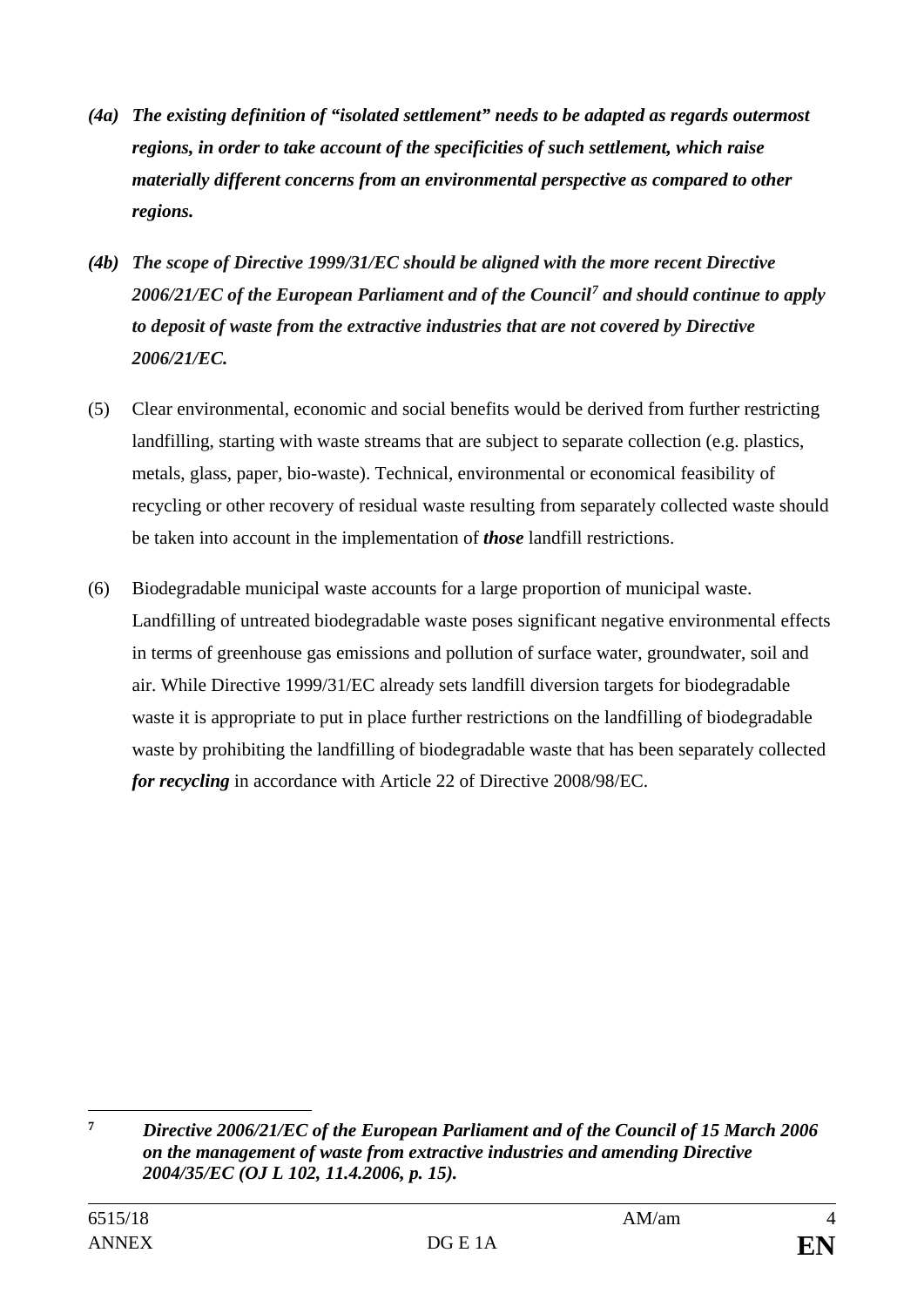- *(6a) In order to ensure proper application of the waste hierarchy, appropriate measures should be taken to apply, as of 2030, restrictions on landfilling to all waste that is suitable for recycling and other material or energy recovery. Such restrictions should not apply where it can be demonstrated that waste is not suitable for recycling or recovery and that landfilling would result in the best overall environmental outcome in accordance with the waste hierarchy laid down in Article 4 of Directive 2008/98/EC.*
- (7) Many Member States have not yet completely developed the necessary waste management infrastructure. The setting of landfill reduction targets will *require major changes in waste management in many Member States and will facilitate further progress and investment in* separate collection, sorting and recycling of waste and avoid locking potentially recyclable materials at the *lower level* of the waste hierarchy.
- (8) A progressive reduction of landfilling is necessary to prevent detrimental impacts on human health and the environment and to ensure that economically valuable waste materials are gradually and effectively recovered through proper waste management and in line with the waste hierarchy *as laid down in Directive 2008/98/EC*. This reduction should avoid the development of excessive capacity for the treatment of residual waste facilities, such as through energy recovery or low grade mechanical biological treatment of untreated municipal waste, as this could result in undermining the achievement of the Union's long-term preparation for reuse and recycling targets for municipal waste as laid down in Article 11 of Directive 2008/98/EC. Similarly, and to prevent detrimental impacts on human health and the environment, while Member States should take all necessary measures to ensure that only waste that has been subject to treatment is landfilled, compliance with such obligation should not lead to the creation of overcapacities for the treatment of residual municipal waste. In addition, in order to ensure consistency between the targets laid down in Article 11 of Directive 2008/98/EC and the landfill reduction target *set out* in Article 5 of **▌** Directive *1999/31/EC, as amended,* and to ensure a coordinated planning of the infrastructures and investments needed to meet those targets, *Member States which landfilled more than 60% of their municipal waste in 2013 according to data reported under the Joint Questionnaire of the OECD and Eurostat should be allowed to decide to extend the time for complying with the landfill target established for 2035.*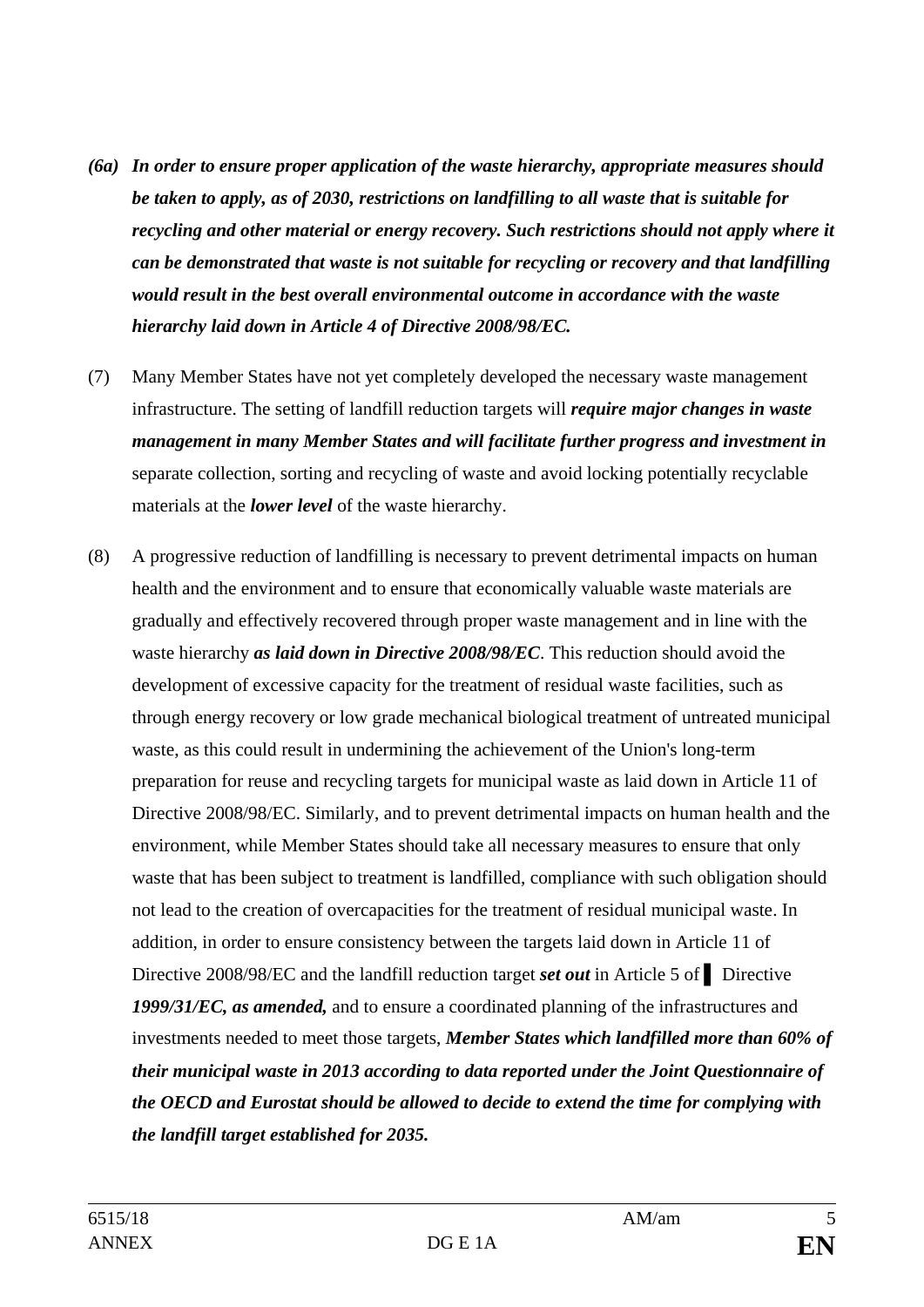- *(8a) In order to ensure the reliability of data, it is important to lay down more precisely the rules according to which Member States should report municipal waste landfilled. Reporting should be based on the amount of municipal waste landfilled after treatment operations to prepare such waste for subsequent landfilling, such as the stabilisation of biodegradable municipal waste, and on the input into disposal incineration operations. As for municipal waste entering treatment operations prior to recycling and recovery of waste, such as sorting and mechanical treatment, the waste resulting from such operations that is ultimately landfilled should also be considered for the purposes of calculating the landfill target.*
- *(8b) When implementing the obligation laid down in Directive 1999/31/EC to ensure treatment of waste before its landfilling, Member States should apply the most appropriate treatment, including the stabilisation of the organic fraction of waste, in order to reduce as far as possible the adverse effects of landfilling such waste on the environment and human health. When assessing the appropriateness of a treatment, Member States should take into account measures already implemented to reduce those adverse effects, notably the separation of bio-waste and the separate collection of papers and cardboard.*
- (9) In order to ensure better, timelier, and more uniform implementation of this Directive and anticipate implementation weaknesses, an early warning system should be established to detect shortcomings and allow taking action ahead of the deadlines for meeting the targets.
- *(9a) In order to help achieve the objectives of this Directive, and to boost the transition to a circular economy, the Commission should promote the coordination and exchange of information and best practices among Member States and different sectors of the economy.*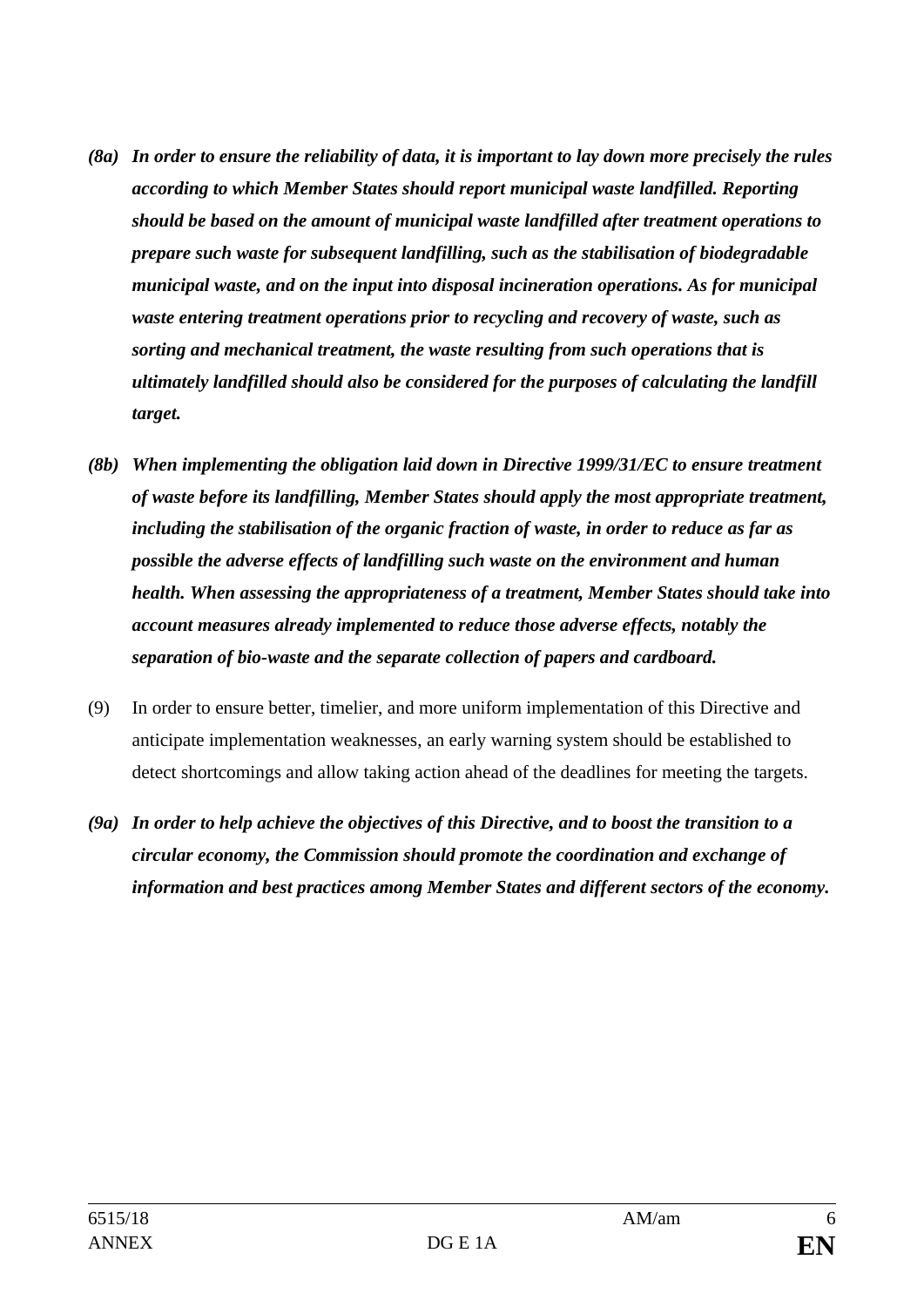- (10) Implementation reports prepared by Member States every three years have not proved to be an effective tool for verifying compliance and ensuring correct implementation, and are generating unnecessary administrative burden. It is therefore appropriate to repeal provisions obliging Member States to produce such reports and for compliance monitoring purposes use exclusively the data which Member States report every year to the Commission.
- (11) Data reported by Member States are essential for the Commission to assess compliance with waste legislation across the Member States. The quality, reliability and comparability of *data* should be improved by introducing a single entry point for all waste data, deleting obsolete reporting requirements, benchmarking national reporting methodologies and introducing a data quality check report. Reliable reporting of data concerning waste management is paramount to efficient implementation, to sound planning of waste treatment infrastructure, and to ensuring comparability of data among Member States. Therefore, when preparing the reports on compliance with the targets set out in Directive 1999/31/EC, Member States should be required to use the most recent rules developed by the Commission and the national *competent authorities of the Member States, responsible for implementing this Directive*.
- (13) In order to ensure uniform conditions for the implementation of Directive 1999/31/EC, implementing powers should be conferred on the Commission in respect of Articles ▌*5a(4), 15(5), 15b and 15c of that Directive*. Those powers should be exercised in accordance with Regulation (EU) No 1[8](#page-6-0)2/2011 of the European Parliament and of the Council<sup>8</sup>.

▌

<span id="page-6-0"></span> $\overline{a}$ **<sup>8</sup>** Regulation (EU) No 182/2011 of the European Parliament and of the Council of 16 February 2011 laying down the rules and general principles concerning mechanisms for control by Member States of the Commission's exercise of implementing powers (OJ L 55, 28.2.2011, p. 13).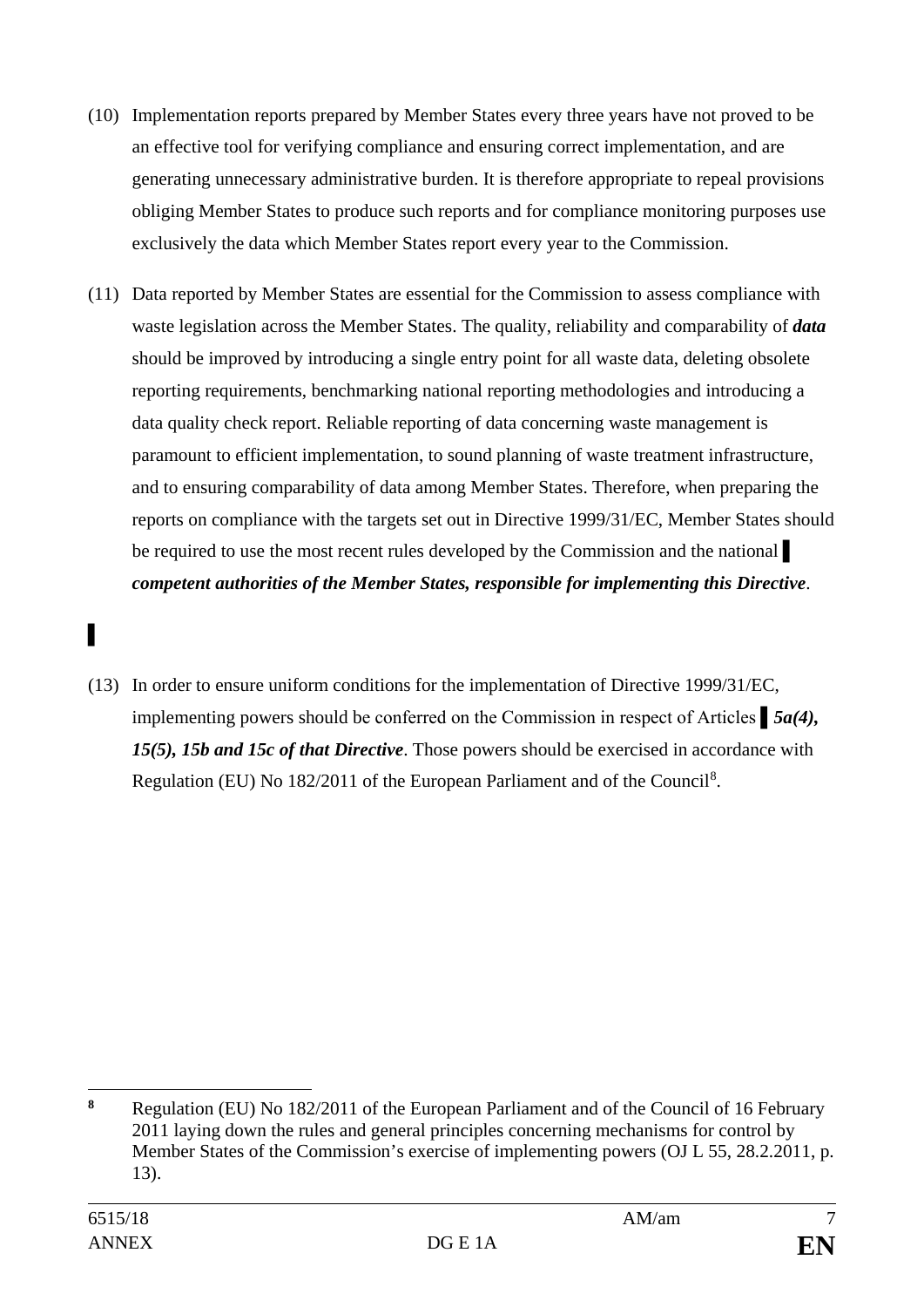# ▌

- (15) In accordance with the Joint Political Declaration of 28 September 2011 of Member States and the Commission on explanatory documents<sup>[9](#page-7-0)</sup>, Member States have undertaken to accompany, in justified cases, the notification of their transposition measures with one or more documents explaining the relationship between the components of a directive and the corresponding parts of national transposition instruments. With regard to this Directive, the legislator considers the transmission of such documents to be justified.
- (16) Since the objectives of this Directive, namely to improve the management of waste in the Union, and thereby *to* contribut*e* to the protection, preservation and improvement of the quality of the environment and to the prudent and rational utilisation of natural resources, cannot be sufficiently achieved by the Member States, but can rather, by reason of the scale or effects of the measures, be better achieved at Union level, the Union may adopt measures, in accordance with the principle of subsidiarity as set out in Article 5 of the Treaty on European Union. In accordance with the principle of proportionality, as set out in that Article, this Directive does not go beyond what is necessary in order to achieve those objectives,

#### *(16a) Directive 1999/31/EC should therefore be amended accordingly.*

HAVE ADOPTED THIS DIRECTIVE:

<span id="page-7-0"></span> $\boldsymbol{9}$ **<sup>9</sup>** OJ C 369, 17.12.2011, p. 14.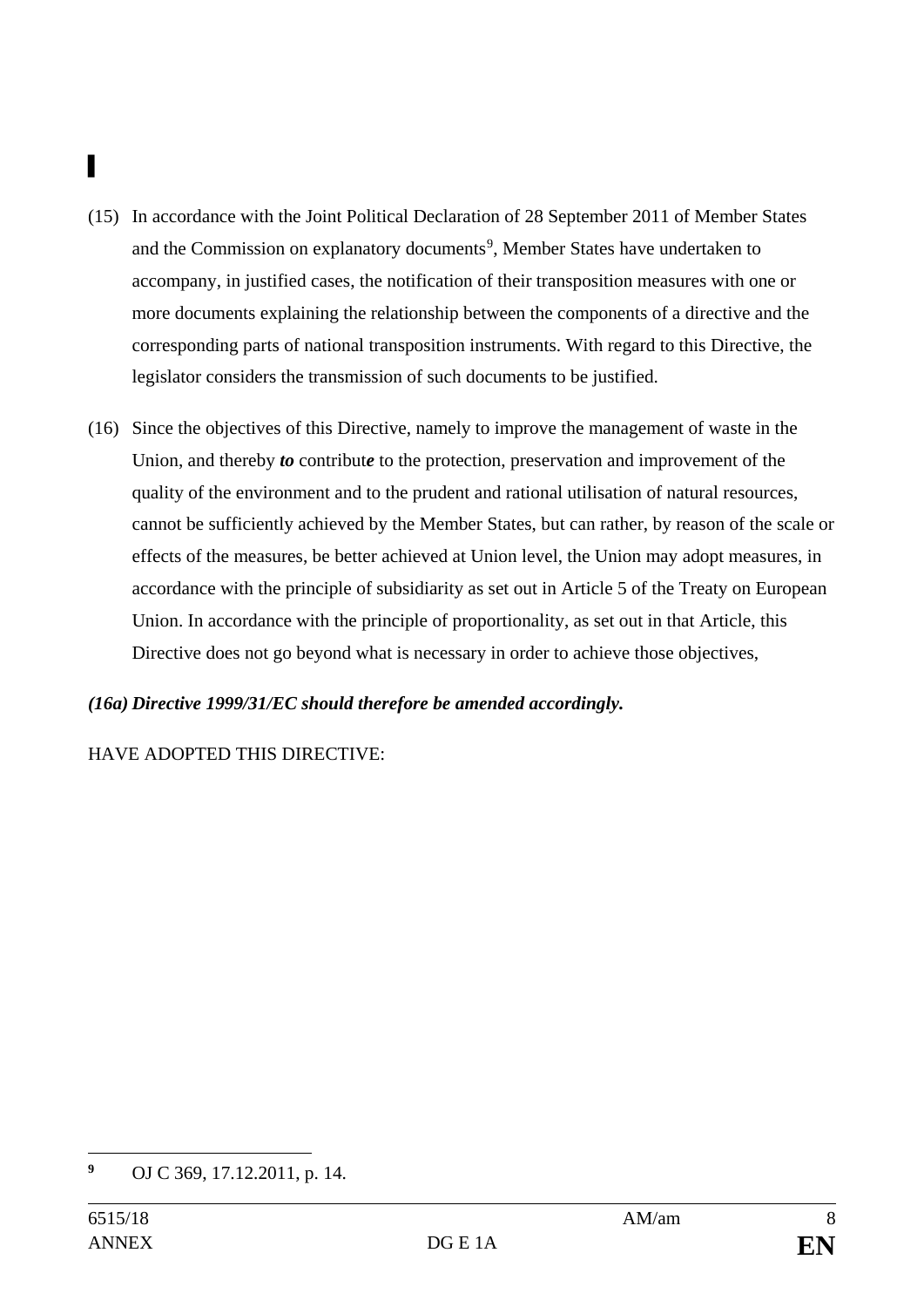#### *Article 1*

#### **Amendments**

Directive 1999/31/EC is amended as follows:

- **-***1) In Article 1, paragraph 1 is replaced by the following:*
	- *"*1. *With a view to supporting the Union's transition towards a circular economy and meeting the requirements of Directive 2008/98/EC, and in particular Articles 4 and 12 thereof, the aim of this Directive is to ensure a progressive reduction of landfilling of waste, in particular of waste that is suitable for recycling or other recovery, and, by way of stringent operational and technical requirements on the waste and landfills, to provide for measures, procedures and guidance to prevent or reduce as far as possible negative effects on the environment, in particular the pollution of surface water, groundwater, soil and air, and on the global environment, including the greenhouse effect, as well as any resulting risk to human health, from landfilling of waste, during the whole life-cycle of the landfill."*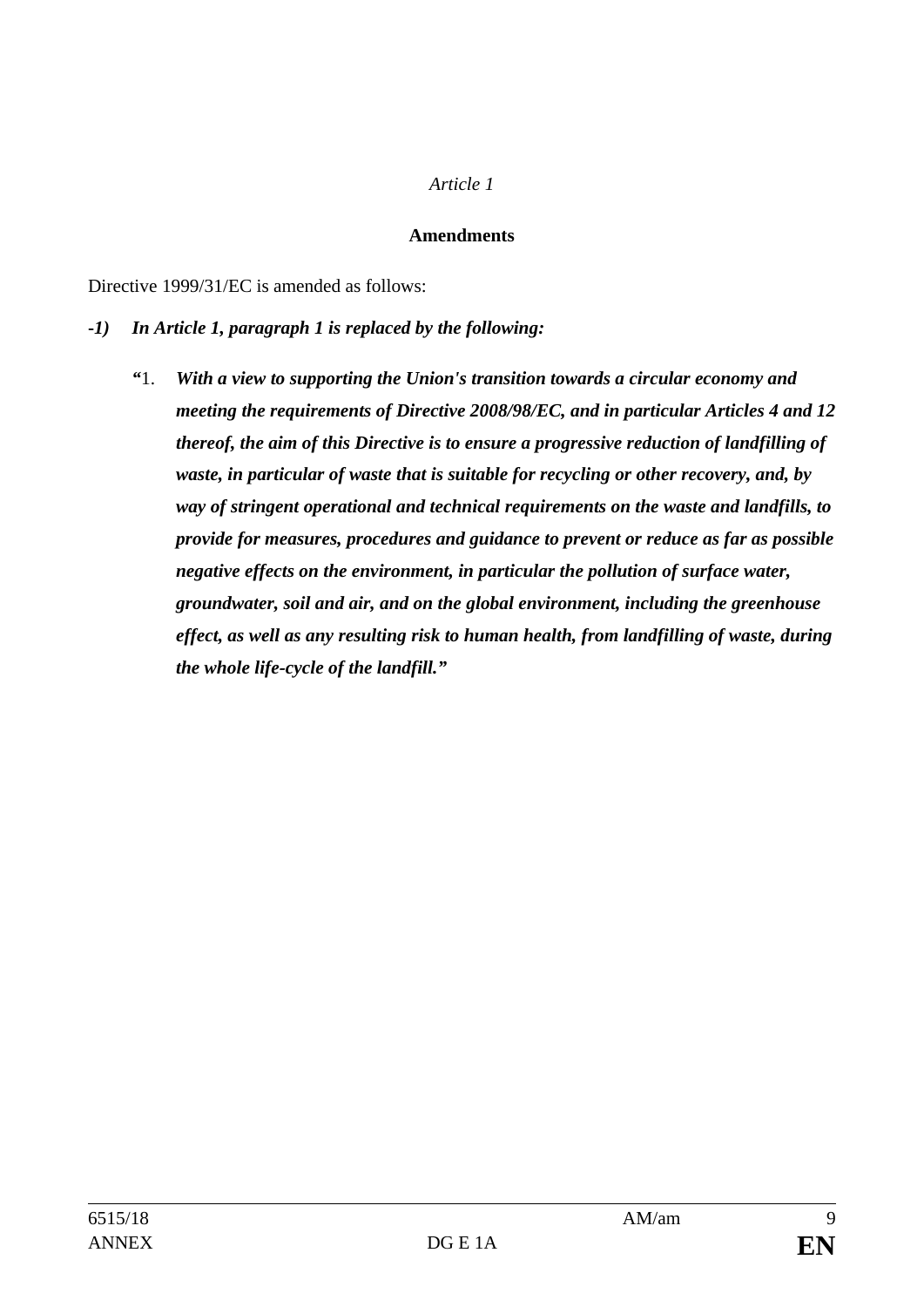- 1) Article 2 is amended as follows:
	- (a) point (a) is replaced by the following:

"(a) the definitions of 'waste', 'municipal waste', 'hazardous waste', *'non-hazardous*  waste', 'waste producer', 'waste holder', 'waste management', 'separate collection', *'preparing for re-use',* 'recovery', 'recycling' and 'disposal' laid down in Article 3 of Directive 2008/98/EC of the European Parliament and of the Council\* shall apply;

(b) points (b),  $(c)$ ,  $(d)$  and  $(n)$  are deleted;

\_\_\_\_\_\_\_\_\_\_\_\_\_\_\_\_\_\_\_\_\_\_\_\_

#### *1a) In Article 2, the following subparagraph is added to point (r):*

*"In outermost regions within the meaning of Article 349 TFEU, Member States may decide to apply the following definition:*

*'isolated settlement' means a settlement:*

- *- with no more than 2000 inhabitants per settlement and no more than five inhabitants per square kilometre; or with more than 2000 but less than 5000 inhabitants per settlement and no more than five inhabitants per square kilometre and whose production of waste does not exceed 3000 tons per year; and*
- *- where the distance to the nearest urban agglomeration with at least 250 inhabitants per square kilometre is not less than 100km and with no access by road.";*

<sup>\*</sup> Directive 2008/98/EC of the European Parliament and of the Council of 19 November 2008 on waste and repealing certain Directives (OJ L 312, 22.11.2008, p. 3).";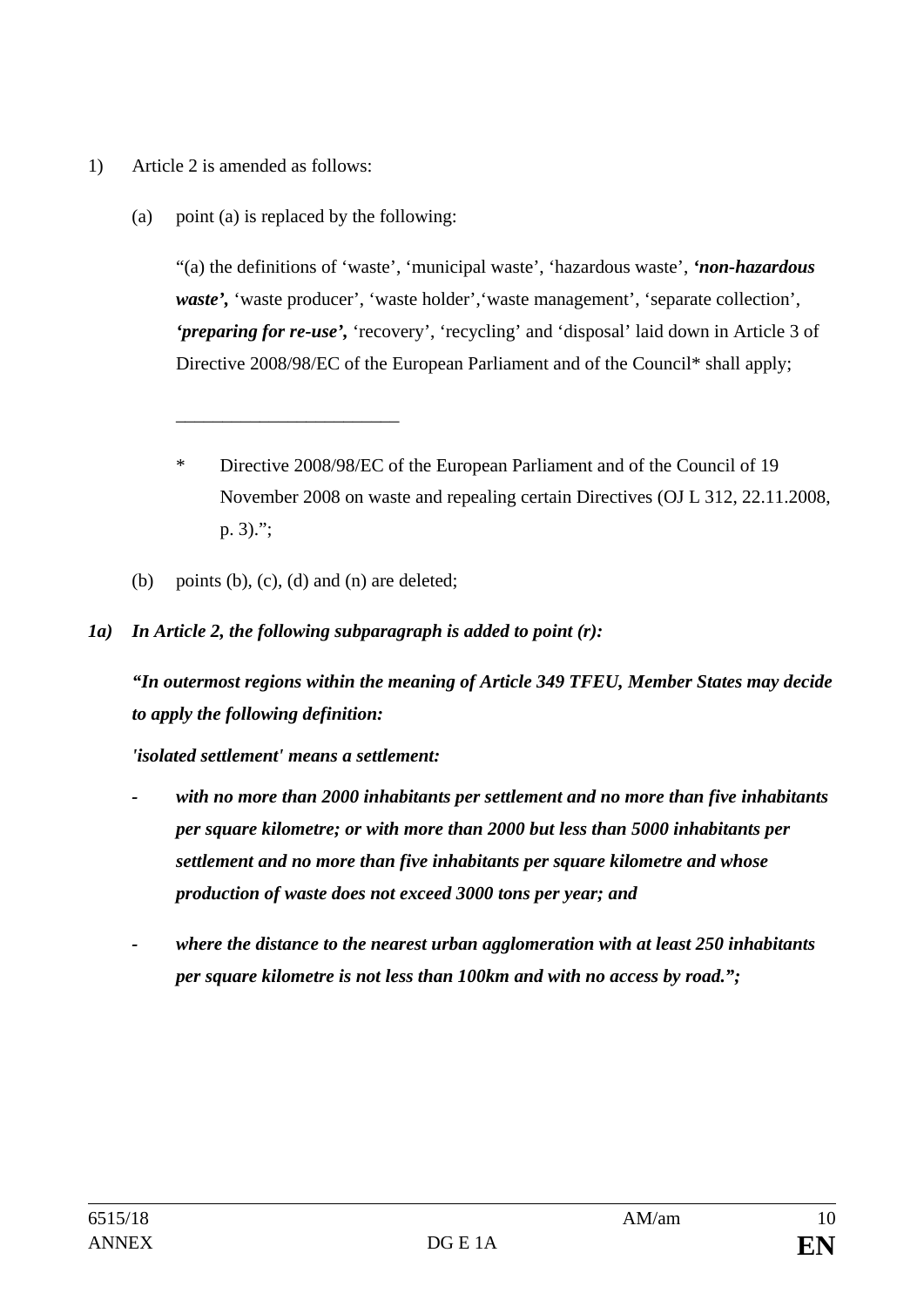- *1b) In Article 3, paragraph 2, the last indent is deleted;*
- *1c) In Article 3, paragraph 3 is replaced by the following:*
	- *"3. The management of waste from land-based extractive industries, that is to say, the waste arising from the prospecting, extraction, including the pre-production development stage, treatment and storage of mineral resources and from the working of quarries shall be excluded from the scope of this Directive where it falls within the scope of other Union legislation.";*
- 2) Article 5 is amended as follows:
	- (a) in paragraph 2 the following *subparagraph* is deleted:

"Two years before the date referred to in paragraph c) the Council shall reexamine the above target, on the basis of a report from the Commission on the practical experience gained by Member States in the pursuance of the targets laid down in paragraph a) and b) accompanied, if appropriate, by a proposal with a view to confirming or amending this target in order to ensure a high level of environmental protection.";

- (b) in paragraph 3 the following point **▌** is added:
	- "(f) waste that has been separately collected *for preparing for re-use and recycling*  pursuant to Article 11(1) and *Article* 22 of Directive 2008/98/EC*, with the exception of waste resulting from subsequent treatment operations of the separately collected waste for which landfilling delivers the best environmental outcome in accordance with Article 4 of Directive 2008/98/EC*.";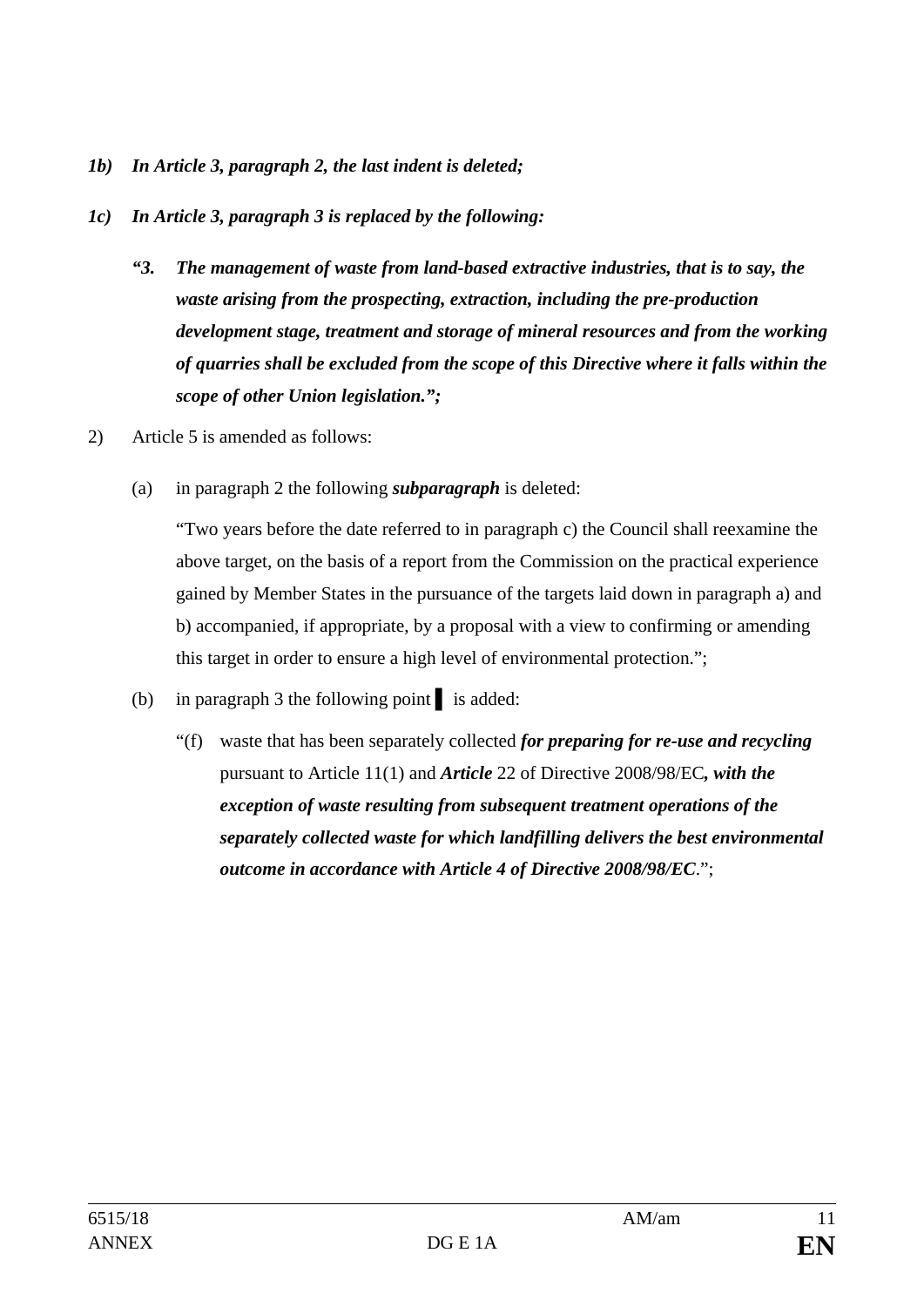- *(ba) the following paragraph is inserted:*
	- *"3a. Member States shall endeavour to ensure that as of 2030, all waste suitable for recycling or other recovery, in particular in municipal waste, shall not be accepted in a landfill with the exception of waste for which landfilling delivers the best environmental outcome in accordance with Article 4 of Directive 2008/98/EC.*

*Member States shall include information on the measures taken pursuant to this paragraph in the waste management plans referred to in Article 28 of Directive 2008/98/EC, or in other strategic documents covering the entire territory of the Member State concerned."*

- (c) The following paragraphs are added:
	- "5. Member States shall take the necessary measures to ensure that by 203*5* the amount of municipal waste landfilled is reduced to 10% *or less* of the total amount of municipal waste generated.
	- 6. *A Member State may postpone the deadline for attaining the targets referred to in paragraph 5 of this Article by up to five years provided that the Member State:*
		- *(a) landfilled more than 60% of municipal waste generated in 2013 as reported under the Joint Questionnaire of the OECD and Eurostat;*
		- *(b) at the latest 24 months before the deadline laid down in paragraph 5 of this Article, notifies the Commission of its intention to postpone the target deadline and submits an implementation plan in accordance with Annex IV of this Directive. That plan may be consolidated with a plan submitted according to Article 11 (3) of Directive 2008/98/EC.*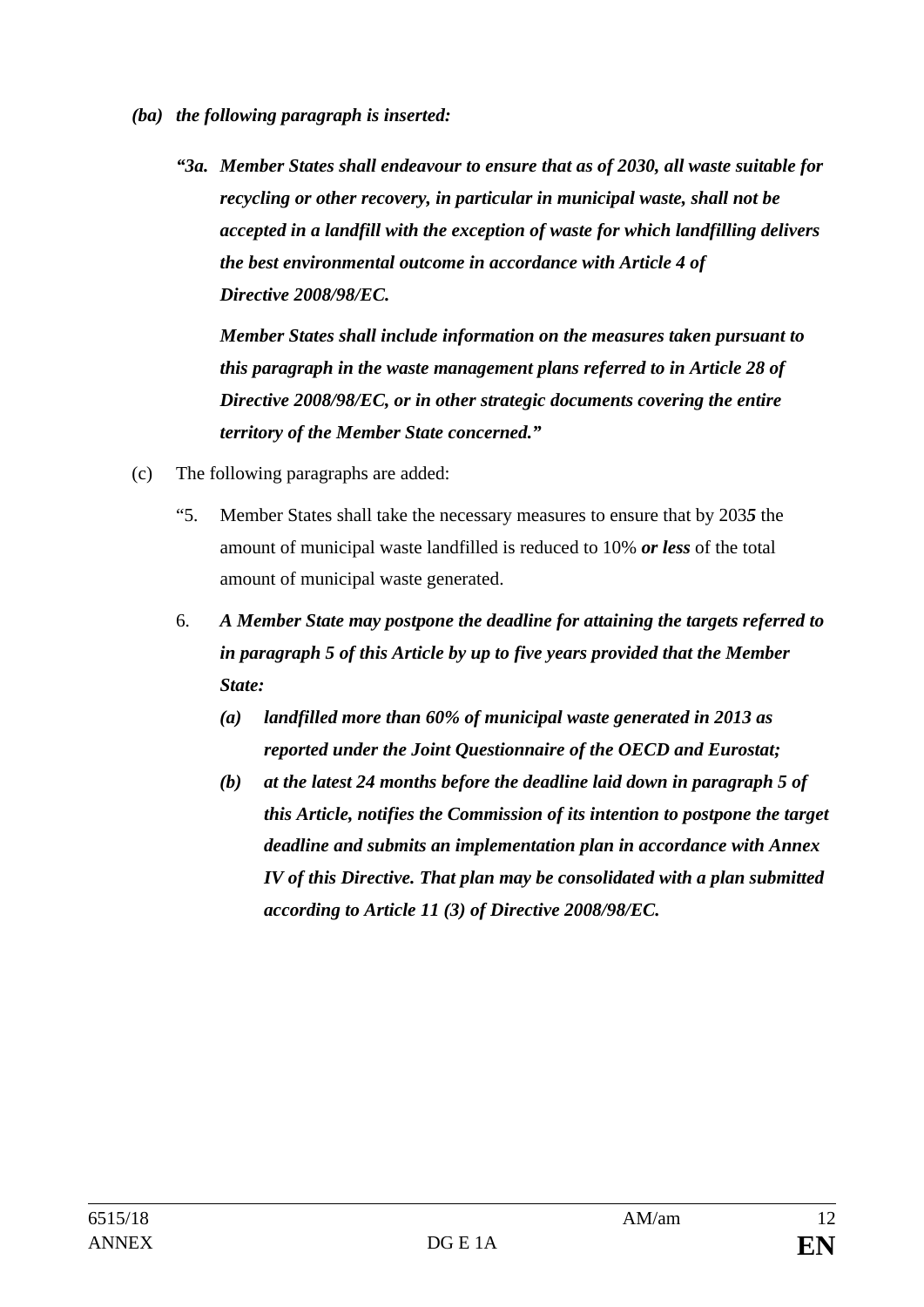- *6a. The Commission may request a Member State to revise the implementation plan submitted pursuant to point (b) of paragraph 6 if the Commission considers that the plan does not comply with the requirements of Annex IV within three months of its receipt. The Member State shall submit a revised plan within three months of receipt of the request by the Commission.*
- *6b. In the event of postponing the target deadline in accordance with paragraph 6, the Member State shall take the necessary measures to reduce by 2035 the amount of municipal waste landfilled to 25% or less of the total amount of municipal waste generated.*
- 7. By 31 December 2024 **▌**, the Commission shall *review* the target laid down in paragraph 5 with a view to *maintaining or, if appropriate,* reducing it, *to considering quantitative target per capita on landfilling* and *to* introducing restrictions to the landfilling of non-hazardous waste other than municipal waste. To this end, a report of the Commission accompanied by a proposal, if appropriate, shall be sent to the European Parliament and the Council.";
- *2a) The following Article is added:*

*"Article -5a*

*Rules on the calculation of the attainment of the targets laid down in Article 5*

- *1. For the purpose of calculating whether the targets laid down in Article 5(5) and (6) have been attained:*
	- *(a) the weight of the municipal waste generated and directed to landfilling shall be calculated in a given calendar year;*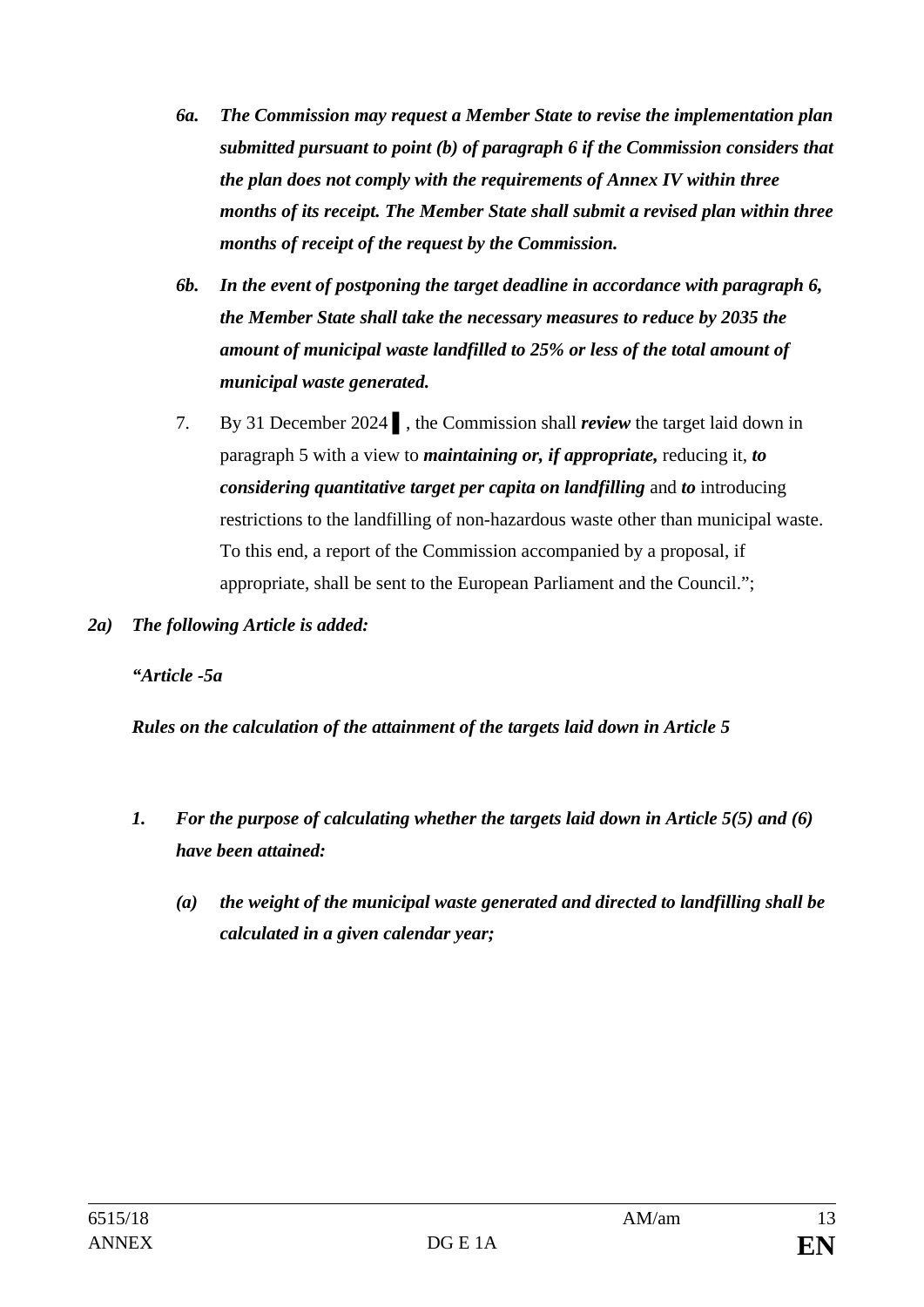- *(b) the weight of waste resulting from treatment operations prior to recycling or other recovery of municipal waste, such as sorting or mechanical biological treatment, which is subsequently landfilled shall be included in the weight of municipal waste reported as landfilled;*
- *(c) the weight of municipal waste that enters incineration disposal operations and the weight of waste produced in the stabilisation operations of the biodegradable fraction of municipal waste in order to be subsequently landfilled shall be reported as landfilled;*
- *(d) the weight of waste produced during recycling or other recovery operations of municipal waste which is landfilled shall not be included in the weight of municipal waste reported as landfilled.*
- *2. Member States shall establish an effective system of quality control and traceability of the municipal waste landfilled to ensure that conditions laid down in paragraph 1 of this Article are met. They may use the system established in accordance with Article 11a(4) of Directive 2008/98/EC for this purpose.*
- *3. Where municipal waste is sent in accordance with Regulation (EC) No 1013/2006 of the European Parliament and of the Council\* to another Member State or exported from the Union for the purposes of landfilling it shall be counted towards the amount of waste landfilled, in accordance with paragraph 1 of this Article, by the Member State in which that waste was collected.*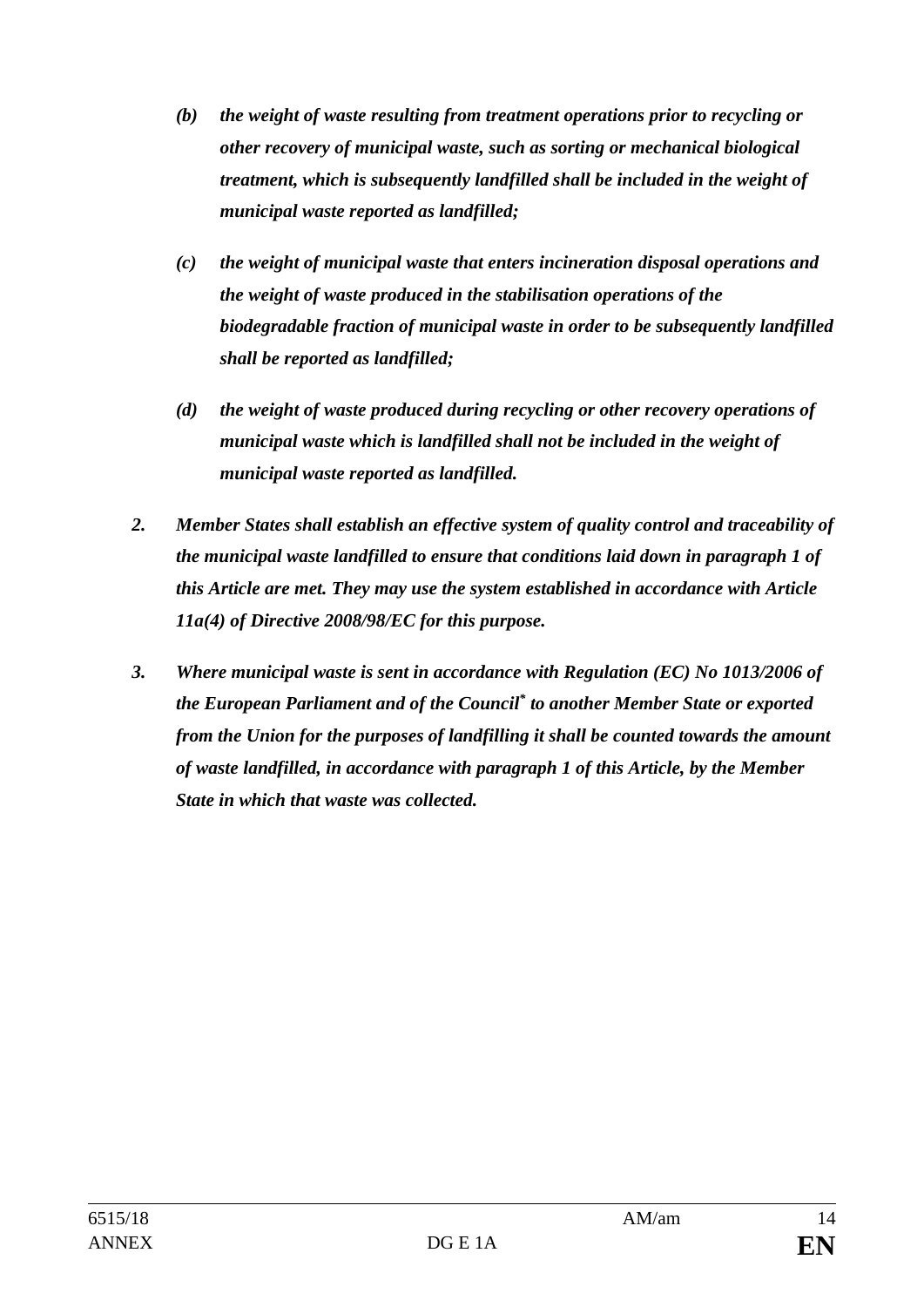- *4. In order to ensure harmonised conditions for the application of this Article, the Commission shall adopt implementing acts establishing rules for the calculation, verification and reporting of data. Those implementing acts shall be adopted by 31 March 2019 in accordance with the examination procedure referred to in Article 17(2).*
- \* *Regulation (EC) No 1013/2006 of the European Parliament and of the Council of 14 June 2006 on shipments of waste (OJ L 190, 12.7.2006, p. 1).*
- 3) The following Article is inserted:

\_\_\_\_\_\_\_\_\_\_\_\_\_\_\_\_\_\_\_\_\_\_\_\_

#### *"Article 5b*

#### *Early warning report*

- 1. The Commission shall, in cooperation with the European Environment Agency, draw up a report on the progress towards the achievement of the targets laid down in Article 5(5) and (6) three years before each time-limit laid down in those provisions at the latest.
- 2. The reports referred to in paragraph 1 shall include the following:
	- (a) an estimation of the achievement of the targets by each Member State;
	- (b) a list of Member States at risk of not achieving the targets within the respective time limits accompanied by appropriate recommendations for the Member States concerned.;
	- *(ba) examples of best practices that are used throughout the Union and that can provide guidance for progressing towards achieving the targets laid down in Article 5.";*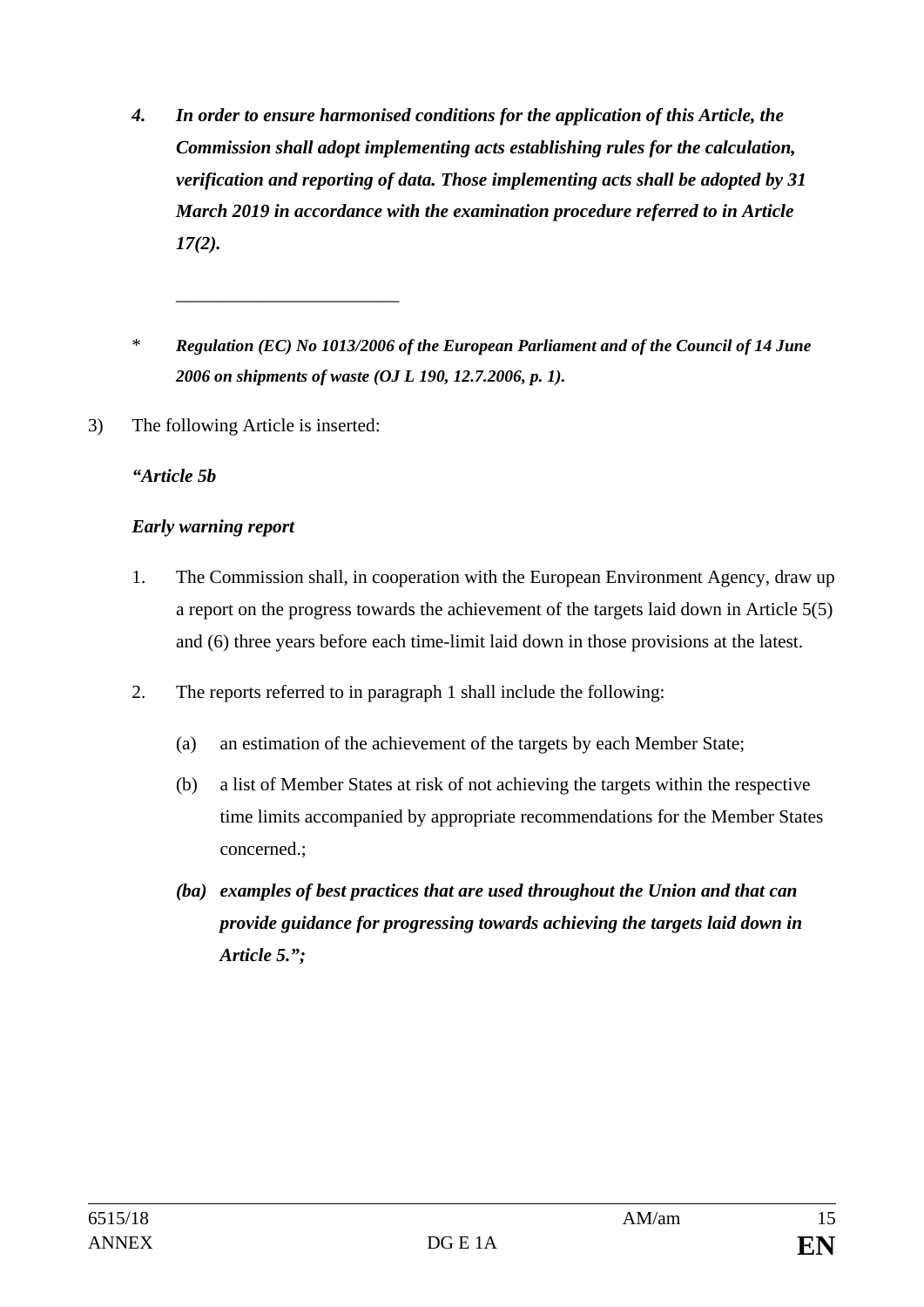#### *3c) The following Article is inserted:*

*"Article 5c*

### *Exchange of best practices and information*

*The Commission shall organize a regular exchange of information and share of best practices between Member States, including, where appropriate, with regional and local authorities, on the practical implementation of the requirements of this Directive.";*

4) In point a) of Article 6, the following sentence is added:

"Member States shall ensure that measures taken in accordance with this point do not compromise the achievement of the objectives of Directive 2008/98/EC, notably on the *waste hierarchy and on the* increase of preparing for re-use and recycling as set out in Article 11 of that Directive.";

- 5) In Article 11(2), the second subparagraph is deleted;
- 6) Article 15 is replaced by the following:

# "*Article 15*

# **Reporting**

1. Member States shall report the data concerning the implementation of Article*s* 5(2)*,* (5) *and (6)* for each calendar year to the Commission. They shall report this data electronically within 18 months of the end of the reporting year for which the data are collected. The data shall be reported in the format established by the Commission in accordance with paragraph 5 *of this Article*. The first reporting *on the implementation of Articles 5(5) and 5(6) shall start in the first full calendar year after the adoption of the implementing act that establishes the format for reporting in accordance with paragraph 5 of this Article and* shall cover the data for *that reporting period*.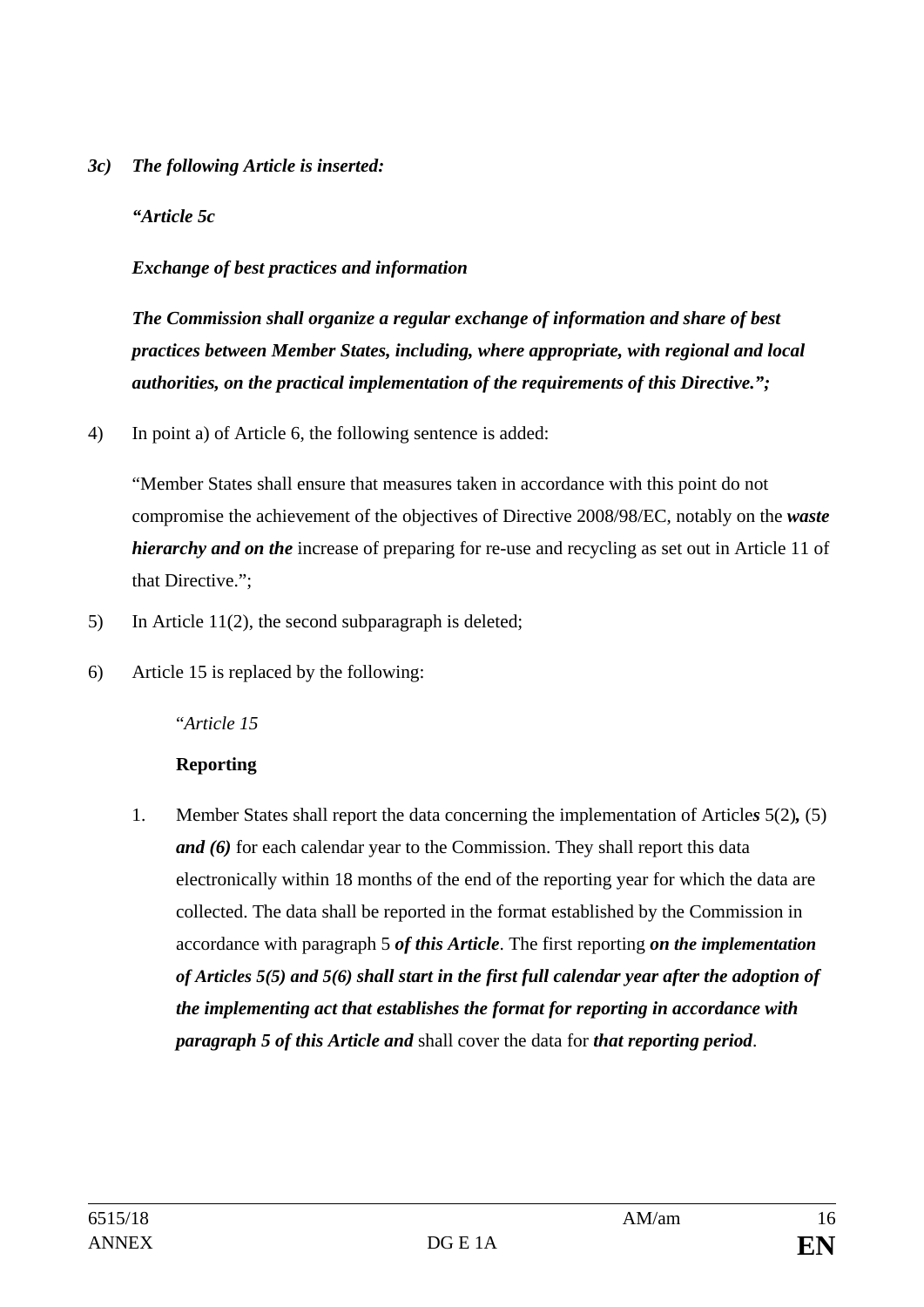- 2. Member States shall report the data concerning the implementation of the targets laid down in Article 5(2) until 1 January 2025.
- 3. The data reported by Member States in accordance with this Article shall be accompanied by a quality check report.
- 4. The Commission shall review the data reported in accordance with this Article and publish a report on the results of its review. The report shall cover an assessment of the organisation of the data collection, the sources of data and the methodology used in Member States as well as the completeness, reliability, timeliness and consistency of that data. The assessment may include specific recommendations for improvement. The report shall be drawn up every *four* years.
- 5. The Commission shall adopt implementing acts laying down the format for reporting data in accordance with paragraph 1 *of this Article by 31 March 2019*. Those implementing acts shall be adopted in accordance with the *examination* procedure referred to in Article 17(2) **▌**.";
- *6b) The following Articles are inserted:*

#### *"Article 15a*

#### *Instruments to promote a shift to a more circular economy*

*In order to contribute to the objectives laid down in this Directive, Member States shall make use of economic instruments and other measures to provide incentives for the application of the waste hierarchy. Such instruments and measures may include those indicated in Annex IVa to Directive 2008/98/EC or other appropriate instruments and measures.*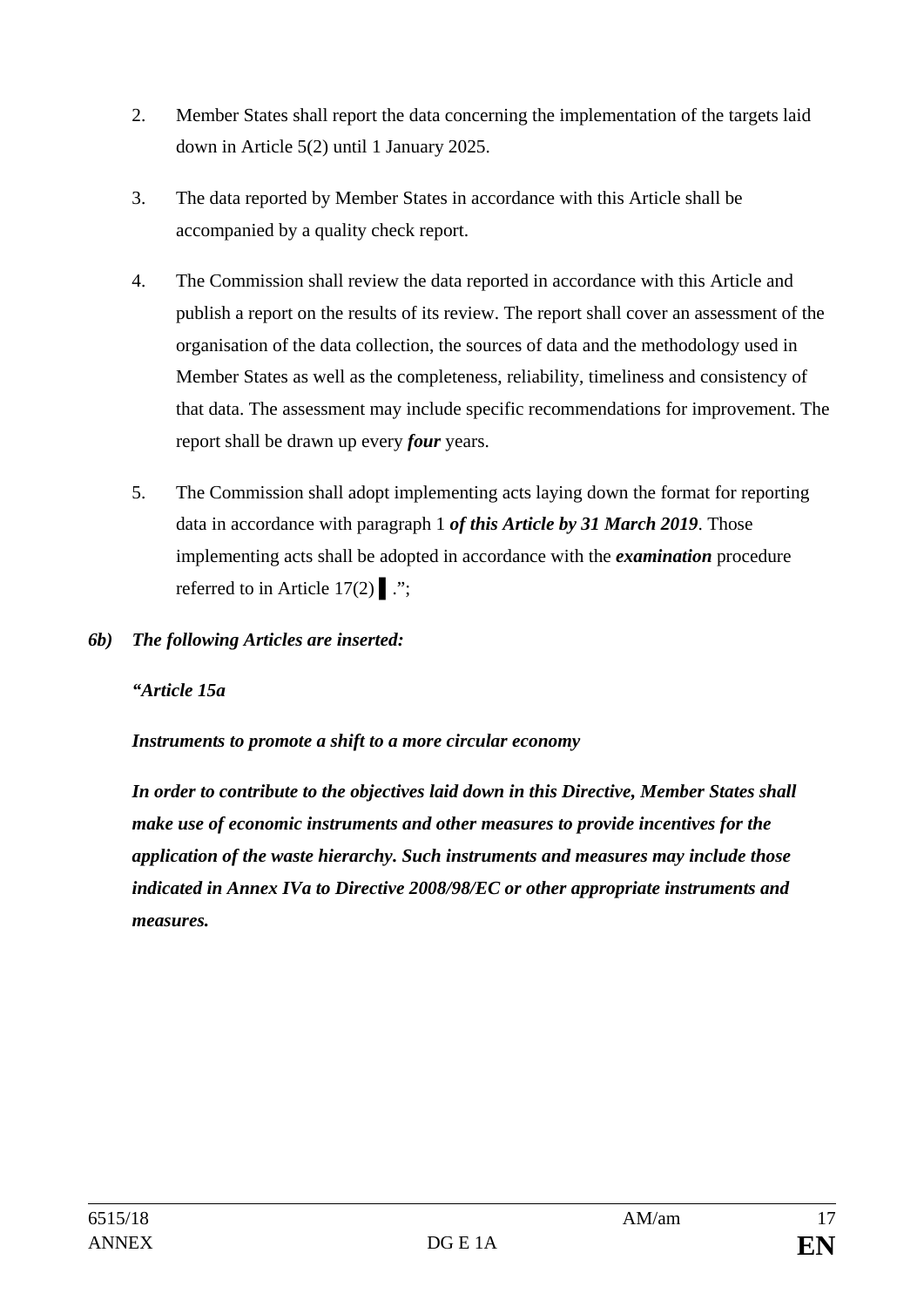*Article 15b*

*Determination of the permeability coefficient for landfills*

*The Commission shall adopt implementing acts to lay down the method to be used for the determination of the permeability coefficient for landfills, in the field and for the whole extension of the site. Those implementing acts shall be adopted in accordance with the examination procedure referred to in Article 17(2).*

*Article 15c*

*Union standard for sampling of waste*

*The Commission shall adopt implementing acts to develop a standard for sampling of waste. Those implementing acts shall be adopted in accordance with the examination procedure referred to in Article 17(2). Until those implementing acts have been adopted, the Member States may apply national standards and procedures.";*

7) Article 16 is replaced by the following:

"*Article 16*

# **Review of the Annexes**

The Commission shall *keep the Annexes under review, and, where necessary, it shall make appropriate legislative proposals*.";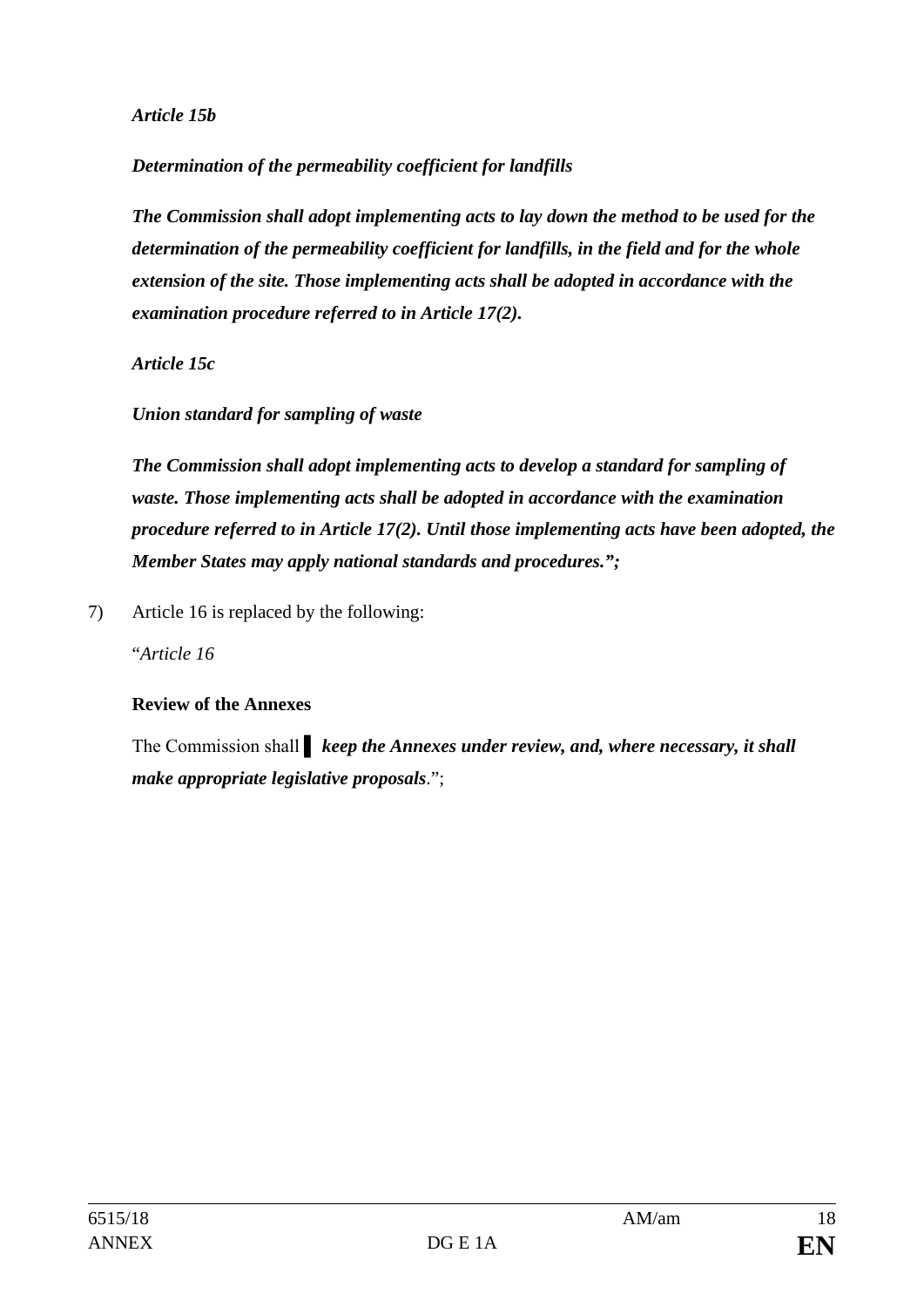8) Article 17 is replaced by the following:

"*Article 17*

# **Committee procedure**

- 1. The Commission shall be assisted by the Committee established by Article 39 of Directive 2008/98/EC. That committee shall be a committee within the meaning of Regulation (EU) No 182/2011 of the European Parliament and of the Council.
- 2. When reference is made to this paragraph, Article 5 of Regulation (EU) No 182/2011 shall apply.

*Where the committee delivers no opinion, the Commission shall not adopt the draft implementing act and the third subparagraph of Article 5(4) of Regulation (EU) No 182/2011 shall apply.";*

- ▌
- *9a*) *In Annex I, point 3.5 is deleted;*
- *9b) In Annex II, point 5 is deleted;*
- 10) In Annex III, point 2, the first sub-paragraph is deleted;
- *10a) Annex IV is added to Directive 1999/31/EC as set out in the Annex to this Directive.*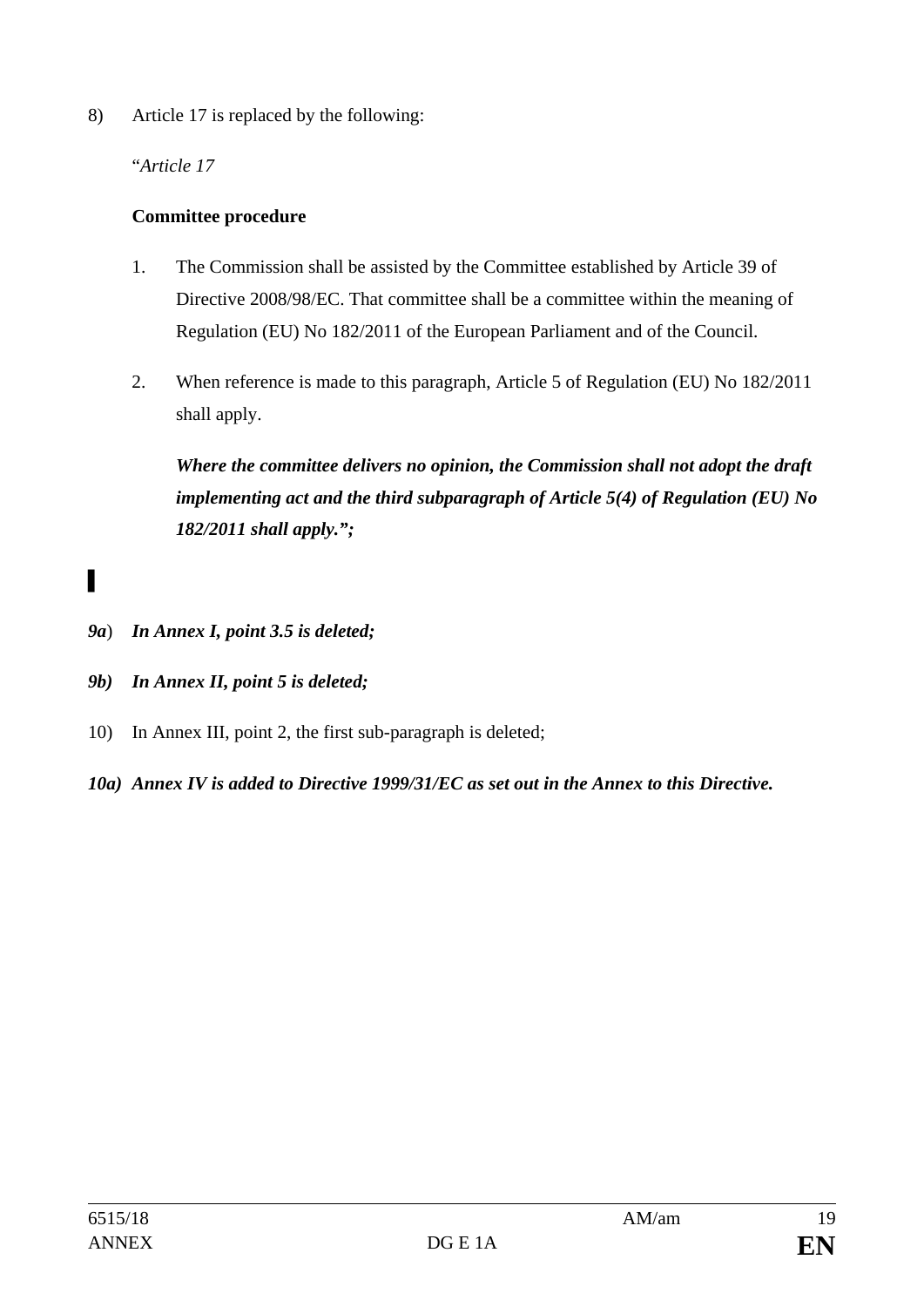#### *Article 2*

#### **Transposition**

1. Member States shall bring into force the laws, regulations and administrative provisions necessary to comply with *this Directive by [insert date twenty four months after the entry into force of this Directive]* **▌***.*

They shall *immediately inform* the Commission *thereof*.

When Member States adopt those *measures*, they shall contain a reference to this Directive or *shall* be accompanied by such a reference on the occasion of their official publication. *The methods of making such reference shall be laid down by* Member States **▌**.

2. Member States shall communicate to the Commission the text of the main *measures* of national law which they adopt in the field covered by this Directive. *The Commission shall inform the other Member States thereof.*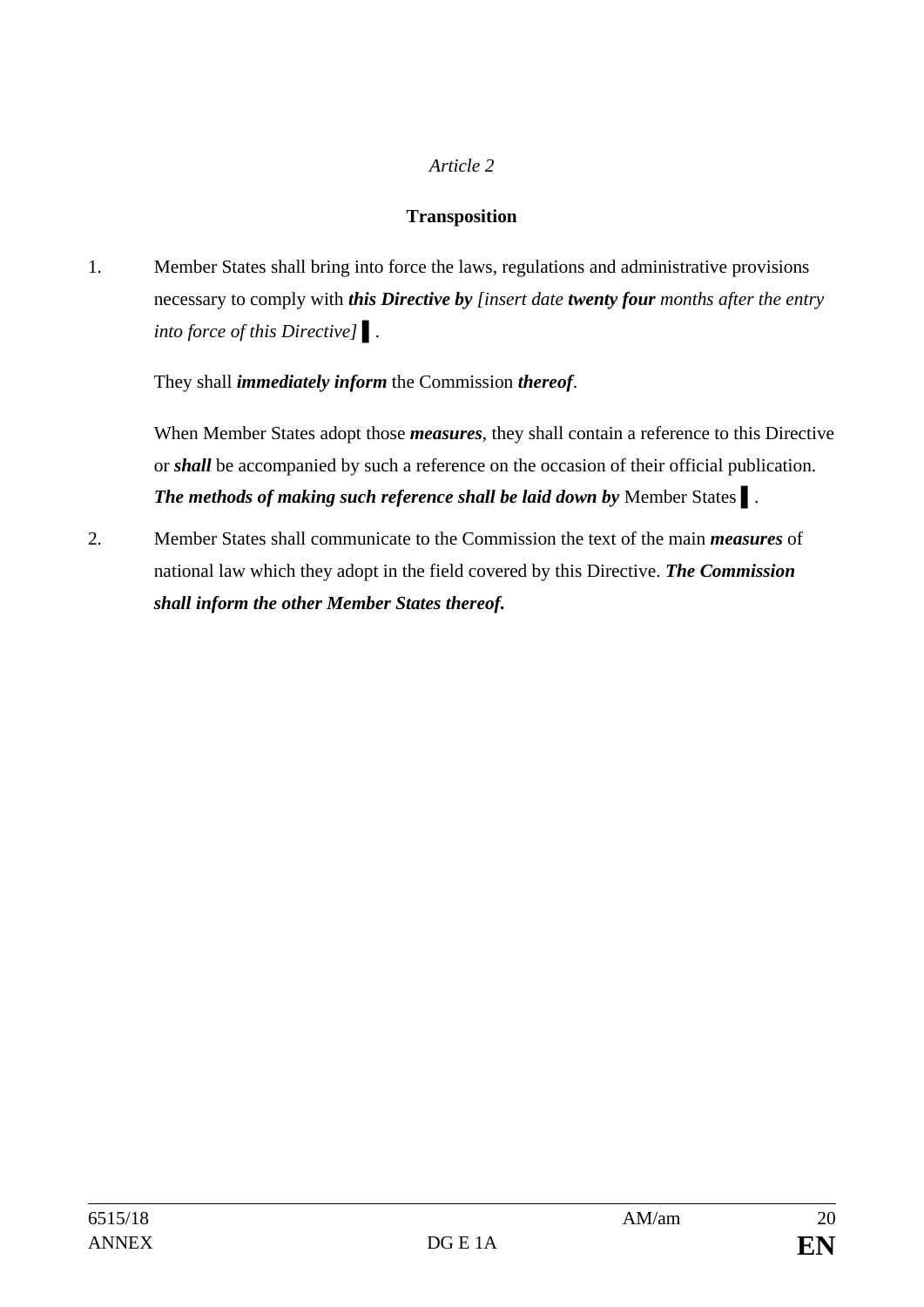# *Article 3*

### **Entry into force**

This Directive shall enter into force on the twentieth day following that of its publication in the *Official Journal of the European Union*.

#### *Article 4*

### **Addressees**

This Directive is addressed to the Member States.

Done at ...,

*For the European Parliament For the Council*

*The President The President*